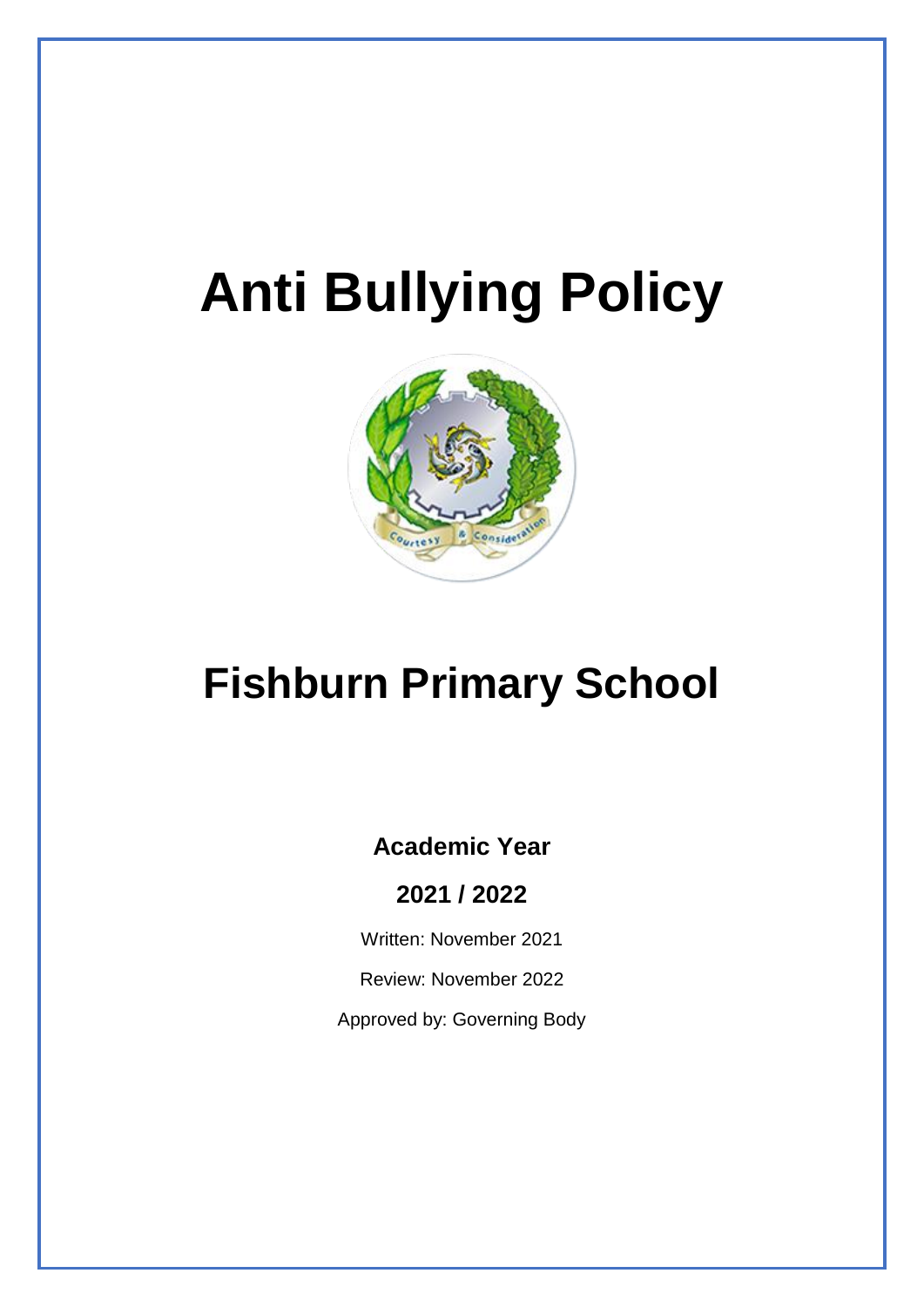#### **Anti-Bullying Policy**

#### **Introduction:**

At Fishburn Primary School, we are aware that pupils may be bullied in any school or setting, and recognise that preventing, raising awareness and consistently responding to any cases of bullying should be a priority to ensure the safety and well-being of our pupils.

In line with the Equality Act 2010, it is essential that our school:

• Eliminates unlawful discrimination, harassment, victimisation and any other conduct prohibited by the Act;

• Advance equality of opportunity between people who share a protected characteristic and people who do not share it:

and • Foster good relations between people who share a protected characteristic and people who do not share it.

At Fishburn Primary School, we are committed to safeguarding and promoting the welfare of pupils and young people and expect all staff and volunteers to share this commitment.

Under the Children Act 1989, a bullying incident should be addressed as a child protection concern when there is 'reasonable cause to suspect that a pupil is suffering, or is likely to suffer, significant harm'. Where this is the case, the school staff should report their concerns to their Local Authority's safeguarding team.

This policy is closely linked with our Behaviour Policy, our Safeguarding and Child Protection Policy, our School Code of Conduct and the School's Vision, Aims and Values.

#### **Principles:**

It is the responsibility of the governing body and the Headteacher to ensure that all members of the school community work within a safe and enabling environment.

We value pupils developing 'respect for others resulting from active listening, trust and honesty' (Vision, Aims and Values). The four guiding principles of the Early Years Foundation Stage underpin our Anti-Bullying Policy from the moment a pupil enters our school, and throughout their time at our Primary School.

They are:

• every pupil is a unique pupil, who is constantly learning and can be resilient, capable, confident and self-assured;

• pupils learn to be strong and independent through positive relationships;

• pupils learn and develop well in enabling environments, in which their experiences respond to their individual needs and there is a strong partnership between practitioners and parents and/or carers

• pupils develop and learn in different ways and at different rates including pupils with special educational needs and disabilities.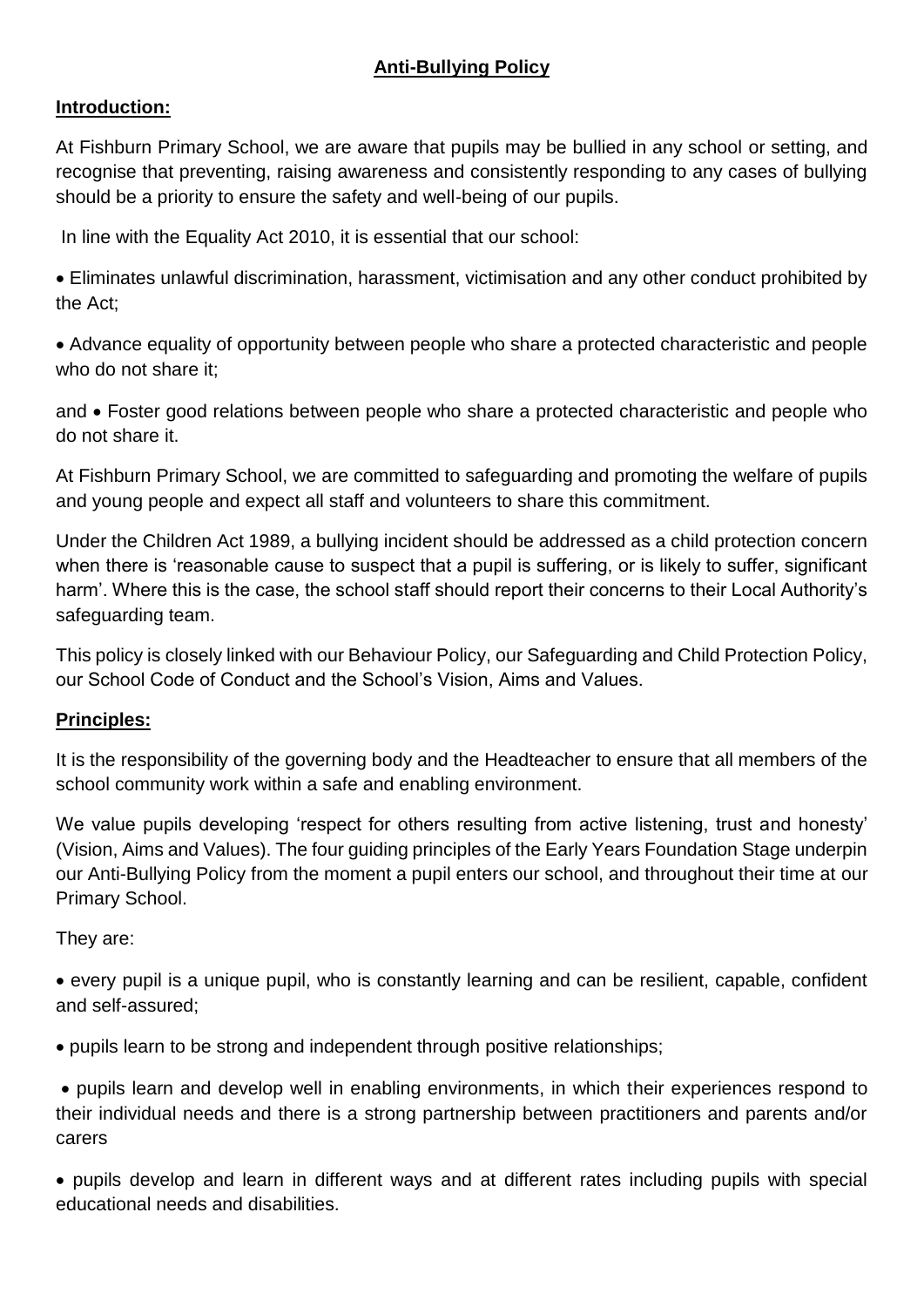#### **Aims:**

We are determined to promote and develop a school ethos where bullying behaviour is regarded as unacceptable, to ensure a safe and secure environment is sustained for all pupils.

We aim for all pupils to reach their potential academically, socially and personally through learning and playing in a safe and secure environment.

#### **Bullying Definition:**

At Fishburn Primary School, we discuss what bullying is, as well as incidents we would not describe as bullying, with all pupils through assemblies and PSHE lessons.

We agree that:

• Bullying is usually physical hurting, name calling, giving unkind looks or leaving people out of activities/games;

- Bullying usually happens when the relationship is imbalanced;
- Bullying is usually on-going.

#### **Types of Bullying:**

- Cyber-Bullying The rapid development of, and widespread access to, technology has provided a new medium for 'virtual bullying', which can occur in and outside school.Cyberbullying is a different form of bullying which can happen beyond the school day into home and private space, with a potentially bigger audience, and more accessories as people forward on content.
- Racist Bullying This refers to a range of hurtful behaviour, both physical and psychological, that make the person feel unwelcome marginalised and excluded, powerless or worthless because of their colour, ethnicity culture, faith community, national origin or national status.
- Homophobic Bullying This occurs when bullying is motivated by a prejudice against lesbian, gay, bisexual or transsexual people.

#### **Vulnerable Groups**

We recognise that some groups of pupils may be more vulnerable to bullying, including:

- Looked After Children
- Gypsy, Roma and Traveller children
- Children with Special Educational Needs or Disabilities (SEND)
- Children from ethnic minorities
- Children entitled to Free School Meals
- Children for whom English is an Additional Language
- Children who are perceived to be gay, lesbian, bisexual or transsexual

#### **Bullying Prevention**

Preventing and raising awareness of bullying is essential in keeping incidents in our school to a minimum. Through assemblies, as well as PSHE lessons, pupils are given regular opportunities to discuss what bullying is, as well as incidents we would not describe as bullying, such as two friends falling out, or a one-off argument. An annual 'Anti-bullying Week' is held to further raise awareness.